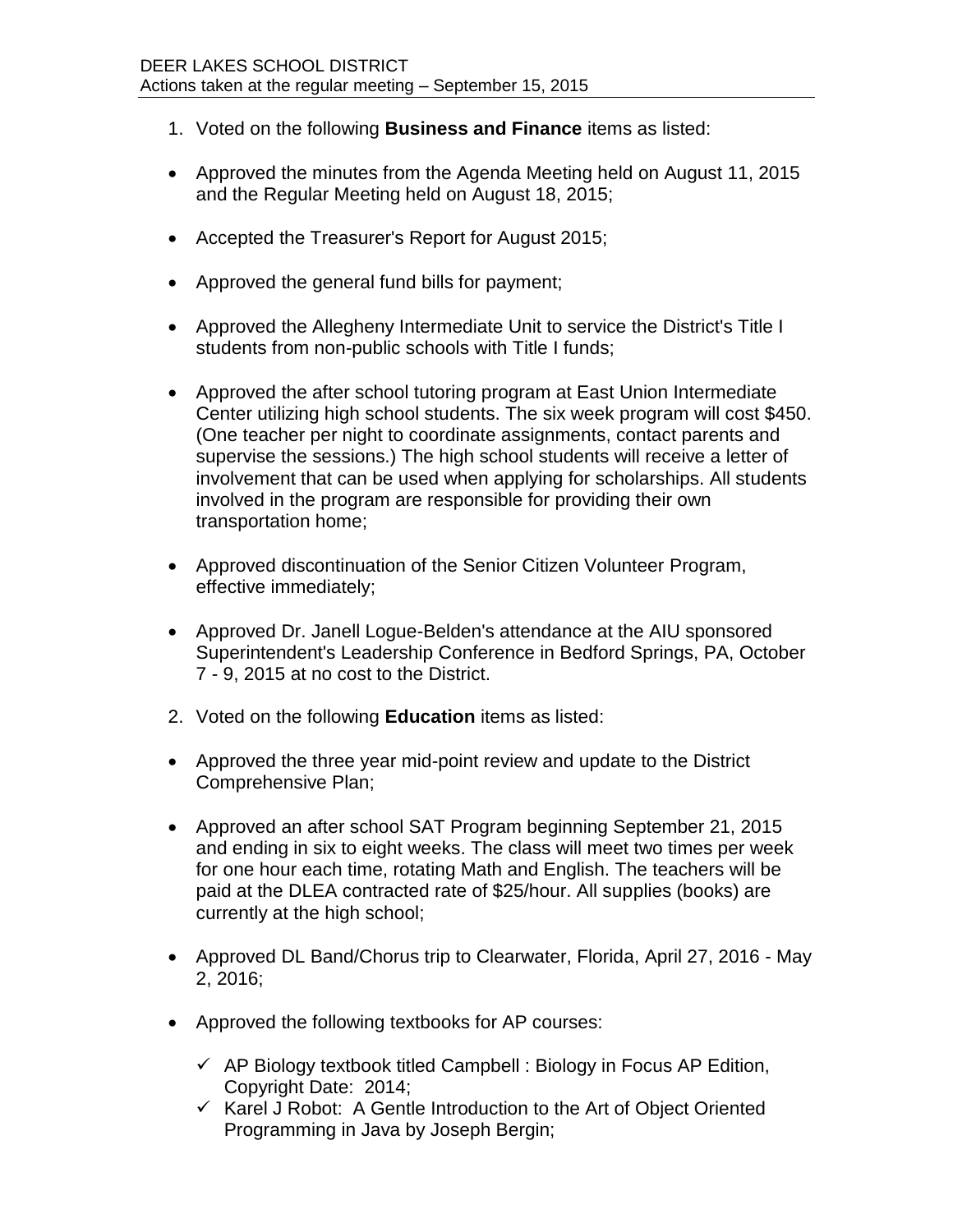- $\checkmark$  Big Java: Early Objects by Cay Horstmann;
- $\checkmark$  Fundamentals of Java: AP Compute Science Essentials by Lambert and Osborne;
- $\checkmark$  SE Knight Coll Physics 3 AP 2015;
- $\checkmark$  SE Biology in Focus AP 2014
- 3. Voted on the following **Policy** items as listed:
- Abolished Policy No. 606-B Tax Collection Policy and Policy No. 1007 Sexual Harassment as the information contained in this policy is now contained in Policy No. 348, Sexual Harassment - Administrative Employees; Policy No. 448, Sexual Harassment - Professional Employees; and Policy No. 548, Sexual Harassment - Classified Employees.
- Approved a first reading of the following policies revised by PSBA:

Policy No. 348 - Sexual Harassment - Administrative Employees Policy No. 448 - Sexual Harassment - Professional Employees Policy No. 548 - Sexual Harassment - Classified Employees Policies 348, 448, 548 - Sexual Harassment Forms Attachment Policy No. 601 - Fiscal Objectives Policy No. 602 - Budget Planning Policy No. 603 - Budget Preparation Policy No. 604 - Budget Adoption Policy No. 605 - Tax Levy Policy No. 606 - Tax Collection Policy No. 607 - Tuition Income Policy No. 608 - Bank Accounts Policy No. 609 - Investment of District Funds Policy No. 610 - Purchases Subject To Bid/Quotation Policy No. 611 - Purchases Budgeted Policy No. 612 - Purchases Not Budgeted Policy No. 613 - Cooperative Purchasing Policy No. 614 - Payroll Authorization Policy No. 615 - Payroll Deductions Policy No. 616 - Payment Of Bills Policy No. 617 - Petty Cash Policy No. 618 - Student Activity Funds Policy No. 619 - District Audit Policy No. 620 - Fund Balance Policy No. 621 - Local Taxpayer Bill of Rights Policy No. 622 - GASB Statement 34 Policy No. 624 - Taxable Fringe Benefits Policy No. 625 - Procurement Cards Policy No. 626 - Federal Fiscal Compliance

Policy No. 824 - Suicide Awareness, Prevention and Response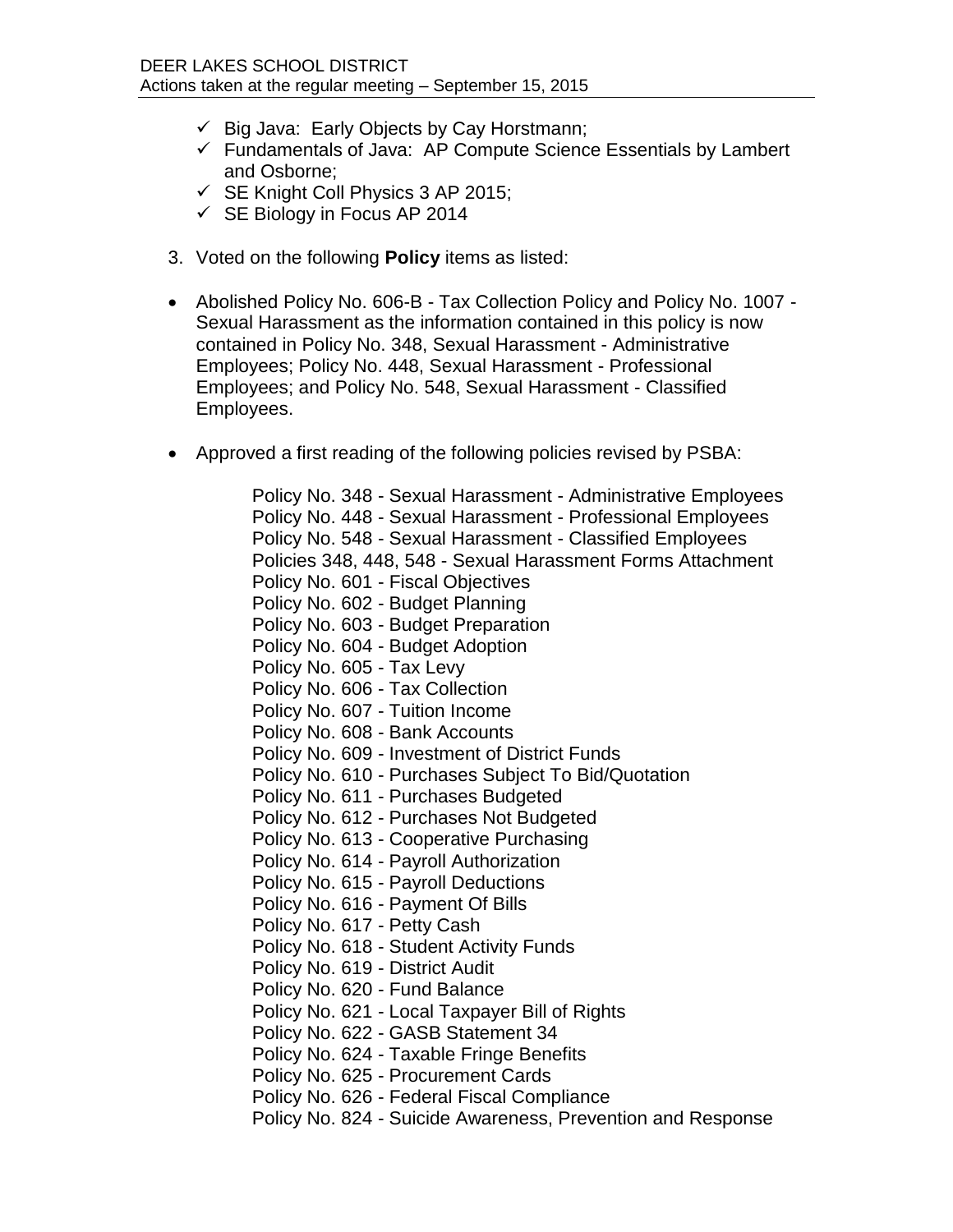Policy No. 824 - Suicide Prevention Attachment Policy No. 916 - Volunteers

- 4. Voted on the following **Personnel** items as listed:
- Changed Maria L. Myers, from Half-time Language Arts Teacher at the Middle School, to Full-time effective August 24, 2015, Step 4, Master's Degree, \$48,017;
- Approved the following substitutes in the capacities indicated for the remainder of the 2015-2016 school year:
	- Cheryl L. Shaginaw Food Service Department
	- William D. Kinniburgh Bus Driver
	- Diane May Custodian;
- Rescinded the portion of Motion No. 413 from the Regular Board Meeting of August 18, 2015, stating the rates of pay for the cafeteria and playground supervisors;
- Approved the following cafeteria and playground supervisors for every student day with the exception of days with an early dismissal at the daily rate of \$43.95 for the 2014-2015 school year and a rate of \$44.82 for the 2015-2016 school year:
	- Diane Baumgartel MS Cafeteria
	- Denise Dezern CPC Cafeteria
	- Kelly Carroll CPC Cafeteria
	- Colleen Zbezinski EU Cafeteria
	- Stacey Kosakowski CPC Playground
	- Charlene Bowser CPC Playground
	- Kathi Kobik CPC Playground
	- Donna Blair EU Playground
	- Courtney Iaccio EU Playground
	- Natalie Ferrante EU Playground;
- Accepted the resignation of Janet Misera, Special Education Student Aide, effective August 17, 2015;
- Approved Kelly K. Stuckley as a Special Education Student Aide, salary and benefits as per the Collective Bargaining Agreement between DLSD and Deer Lakes Educational Support Personnel Association, PSEA/NEA, Pending Act 168 Clearance;
- Approved Melissa A. Scanga as an RN at East Union Intermediate Center, salary and benefits as per the Collective Bargaining Agreement between